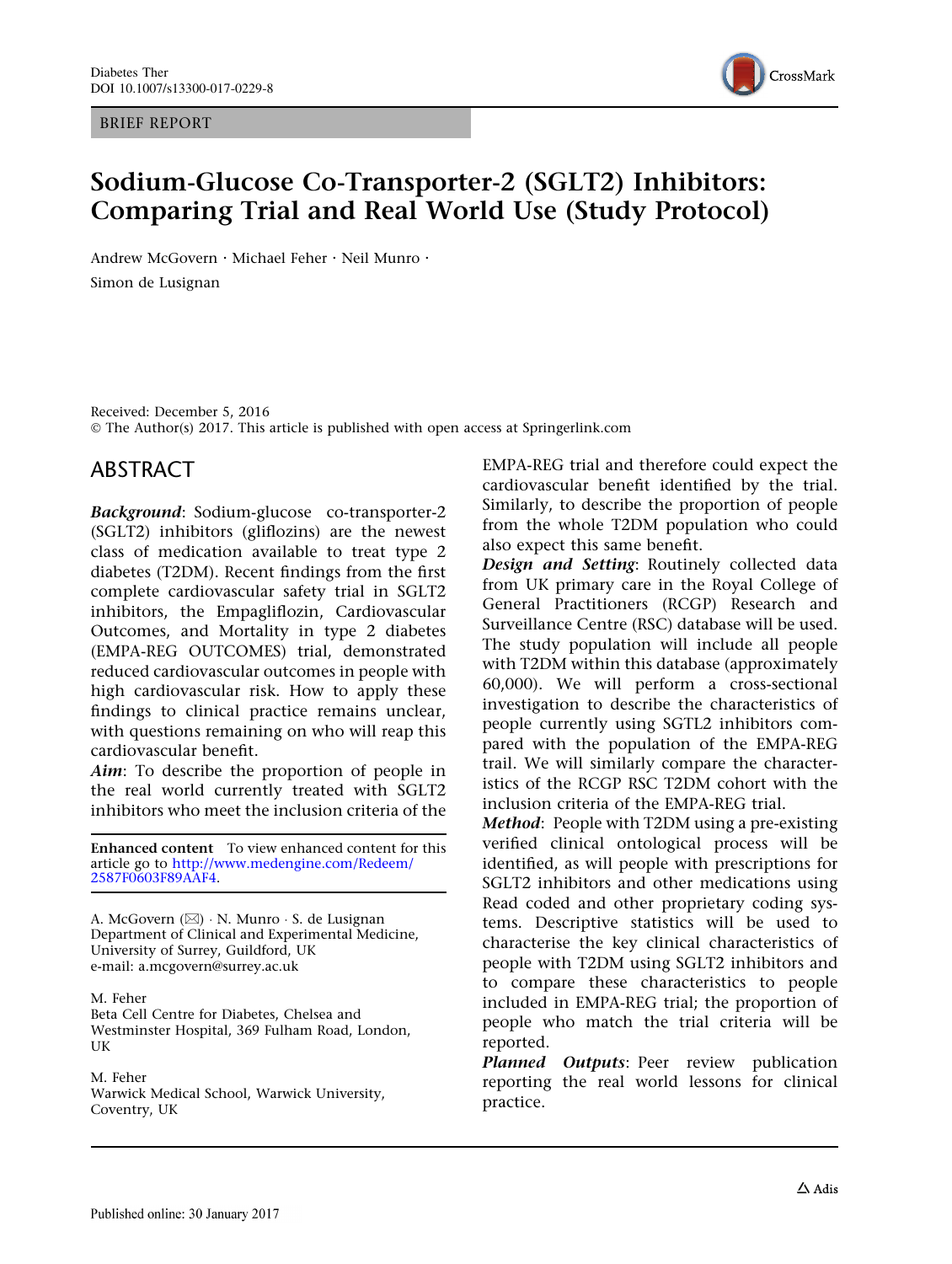### Funding: AstraZeneca.

Keywords: EMPA-REG; SGLT2 inhibitor; Real world evidence; Type 2 diabetes

### INTRODUCTION

Sodium glucose co-transporter 2 (SGLT2) inhibitors, also known as gliflozins, are a new class of oral medication for the treatment of hyperglycaemia in type 2 diabetes (T2DM). They improve glycaemic control through the inhibition of glucose reuptake by SGLT2 in the proximal tubule of the kidney [[1,](#page-6-0) [2](#page-6-0)]. This action is independent of insulin secretion and activity and, therefore, these agents are not considered to predispose to hypoglycaemia [[3](#page-6-0)]; they also promote modest, but sustained, weight loss [\[4](#page-6-0)]. Inhibition of SGLT2 also promotes urinary sodium loss [\[5,](#page-6-0) [6\]](#page-7-0) which, along with weight reduction, may be responsible for the early blood pressure-lowering effects observed in trials [\[7\]](#page-7-0). The reduction in weight and blood pressure seen in clinical trials are likely to be clinically meaningful and are potentially useful additional benefits of these agents.

Three SGLT2 inhibitors are available in both Europe and the USA, namely, canagliflozin, dapagliflozin and empagliflozin. SGLT2 inhibitors have been found to provide excellent glycaemic improvement in randomised controlled trials when used as a single agent [\[8\]](#page-7-0) and when used in combination with metformin [\[3,](#page-6-0) [4](#page-6-0), [9](#page-7-0)], sulfonylureas [\[10](#page-7-0), [11\]](#page-7-0) or insulin [[12,](#page-7-0) [13](#page-7-0)]. However, clinical trials are performed on selected patient groups and, therefore, the trial results may not be fully replicated in 'real world' clinical practice. In this context, The Association of British Clinical Diabetologists nationwide exenatide audit demonstrated a differing real world efficacy profile to that reported by clinical trials [[14\]](#page-7-0). Whilst early data with dapagliflozin (the first drug available in the SGLT2 inhibitor class) has demonstrated good efficacy in the real world [[15\]](#page-7-0) additional analyses on a larger scale are still needed.

Recent findings from the first cardiovascular safety trial in SGLT2 inhibitors to be completed, the BI 10773 (Empagliflozin) Cardiovascular Outcome Event Trial in Type 2 Diabetes Mellitus Patients (EMPA-REG OUTCOME) trial demonstrated reduced cardiovascular outcomes in people with high cardiovascular risk (Table [1](#page-2-0)) who were treated with empagliflozin [[16\]](#page-7-0). How these findings can be extrapolated into real world clinical practice remains unclear. Other cardiovascular safety trials are still ongoing and will help to answer some of these questions as their inclusion criteria are somewhat broader than those of the EMPA-REG trial, with a lower cardiovascular risk population included. In the meantime, a comparison of the characteristics of people treated with SGLT2 inhibitors in clinical practice with those of the EMPA-REG trial is important to enable an understanding of how these important trial results can be applied to clinical practice. A measure of the proportion of people with T2DM, to whom these trial criteria apply in clinical practice, is vitally important to enable correct interpretation of the results.

### AIM AND METHODS

The study will be a cross-sectional analysis of all people with T2DM included in the Royal College of General Practitioners Research (RCGP) and Surveillance Centre (RSC) database to identify people initiated on SGLT2 inhibitors and to describe their cardiovascular risk profile. The proportion of people who have a similar cardiovascular risk profile to those included in the EMPA-REG trial will also be reported.

# **OBJECTIVES**

The aim of this study will be to compare the clinical characteristics of people initiated on SGLT2 inhibitors with those of people included in the EMPA-REG OUTCOMES trial.

### Primary Objectives

- 1. To identify how many people initiated on an SGLT2 inhibitor in clinical practice meet the inclusion criteria for the EMP-REG trial.
- 2. To provide a breakdown of this proportion by: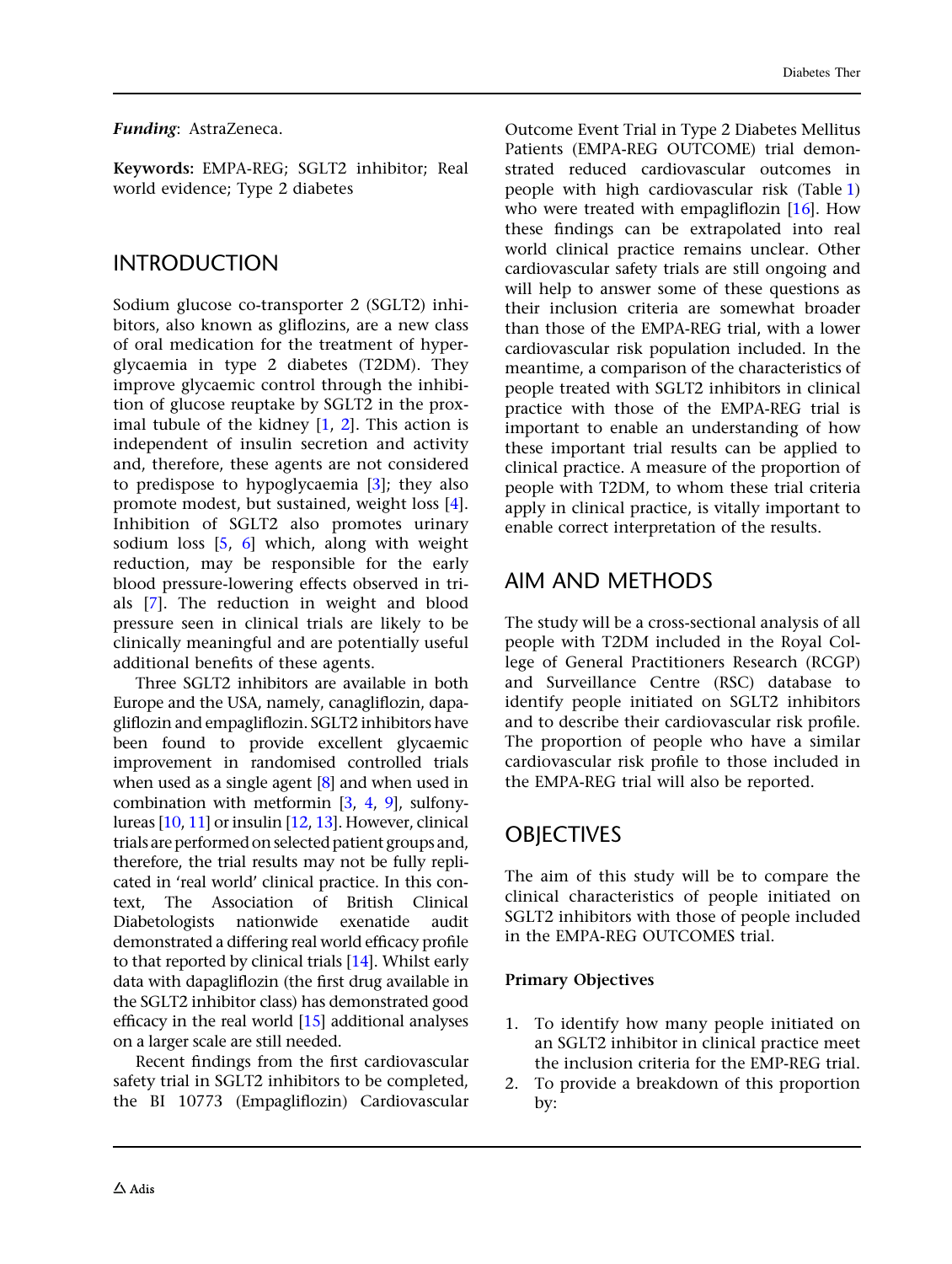| Medication    | Cardiovascular<br>safety trial    | Trial characteristics                                                                                | <b>Trial outcomes</b>                                                                               |
|---------------|-----------------------------------|------------------------------------------------------------------------------------------------------|-----------------------------------------------------------------------------------------------------|
| Canagliflozin | CANVAS <sup>[27]</sup>            | vs. placebo ( $n = 4330$ )                                                                           | Study completion: February 2017                                                                     |
|               |                                   | Inclusion criteria: age $\geq$ 50 years, high<br>CV risk or age $\geq$ 30 years, with<br>previous MI |                                                                                                     |
|               |                                   | Follow-up: up to 7 years                                                                             |                                                                                                     |
|               |                                   | Primary outcome: time to composite<br>of CV death, nonfatal MI or<br>ischaemic stroke                |                                                                                                     |
| Dapagliflozin | DECLARE-TIMI<br>58 [28]           | vs. placebo ( <i>n</i> = 17,276)                                                                     | Study completion: April 2019                                                                        |
|               |                                   | Inclusion criteria: age $\geq$ 40 years, high<br>CV risk                                             |                                                                                                     |
|               |                                   | Follow-up: up to 6 years                                                                             |                                                                                                     |
|               |                                   | Primary outcome: time to composite<br>of CV death, MI or ischaemic stroke                            |                                                                                                     |
| Empagliflozin | EMPA-REG<br><b>OUTCOME</b><br> 16 | vs. placebo ( $n = 7034$ )                                                                           | Reduction in the primary outcome compared<br>with placebo (HR 0.86; 95% CI 0.74-0.99;<br>$P = 0.04$ |
|               |                                   | Inclusion criteria: age $\geq$ 18 years, very<br>high CV risk                                        |                                                                                                     |
|               |                                   | Follow-up: 3.1 years                                                                                 | Reduced hospitalisation for heart failure (HR<br>0.65; 95% CI 0.57-0.82; $P < 0.001$ )              |
|               |                                   | Primary outcome: time to composite<br>of CV death, nonfatal MI or stroke                             |                                                                                                     |

<span id="page-2-0"></span>Table 1 A summary of the major cardiovascular safety trials in sodium glucose co-transporter 2 inhibitors

CV cardiovascular, CI confidence interval, HR hazard ratio, MI myocardial infarction

- (a) the number of people with each inclusion criteria for EMPA-REG,
- (b) by duration of diabetes,
- (c) by number of concurrent diabetes agents and presence or absence of insulin use.
- 3. To describe the clinical characteristics (age, gender distribution, weight, blood pressure, renal function and time since diagnosis) of people in the each of the above groups.

### Secondary Objectives

4. To also identify how many people initiated on each SGLT2 inhibitor separately (canagliflozin, dapagliflozin, and empagliflozin) meet the inclusion criteria for the EMPA-REG trial, comparing each SGLT2 inhibitor as a subgroup analysis—providing sufficient numbers are available.

- 5. To identify how many people in clinical practice, in the entire cohort, meet the inclusion criteria for the EMP-REG trial.
- 6. To provide a breakdown of this proportion by:
	- (a) the number of people with each inclusion criteria for EMPA-REG,
	- (b) by duration of diabetes,
	- (c) by number of concurrent diabetes agents and presence or absence of insulin use.
- 7. To describe the clinical characteristics (age, gender distribution, weight, blood pressure,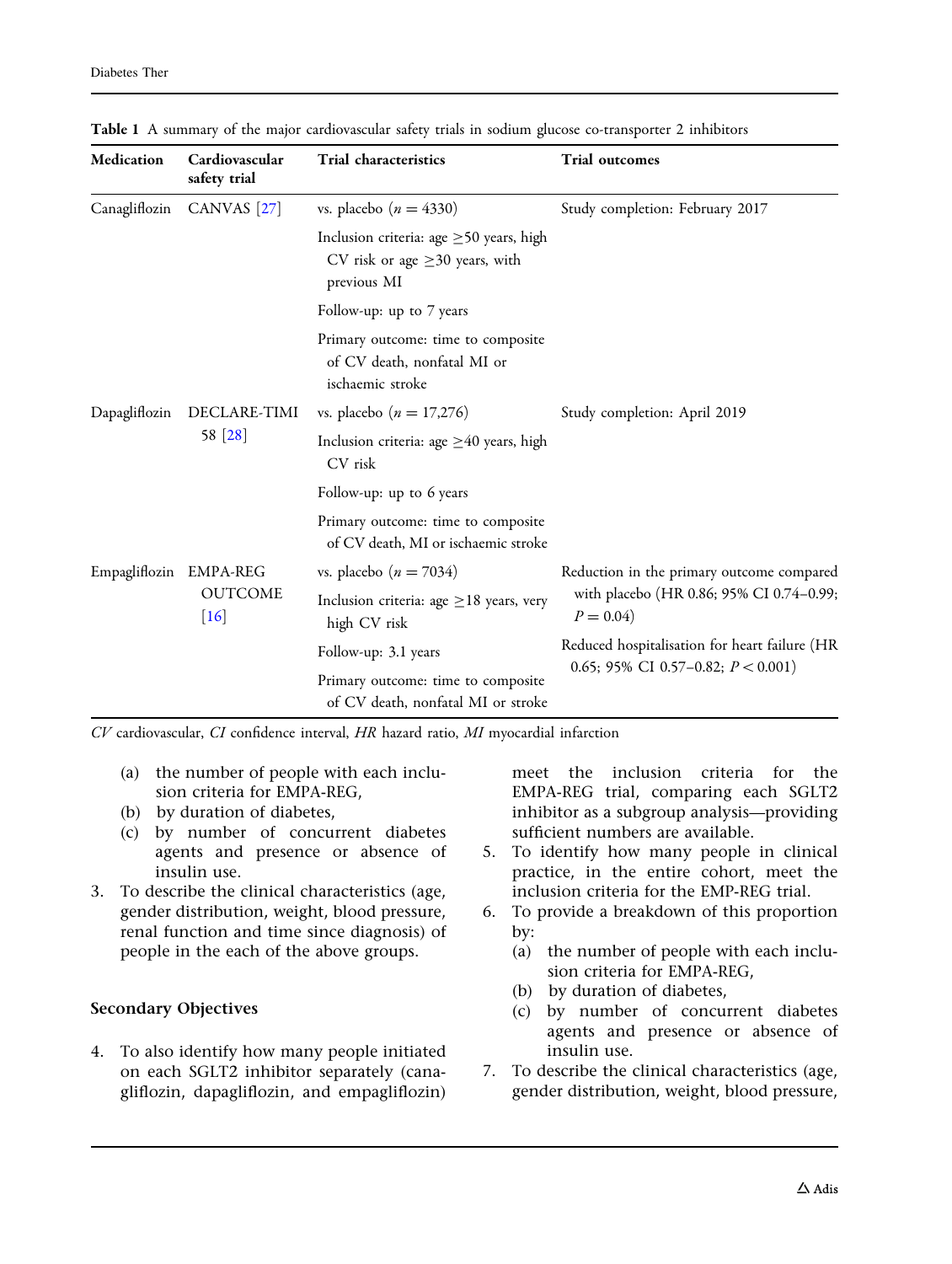<span id="page-3-0"></span>renal function and time since diagnosis) of people in the each of the above groups.

### DATA SOURCE

Routinely collected English general practice data will be used to perform the study. These data are suitable for this type of analysis for several reasons [\[17\]](#page-7-0). Firstly, English general practice is a registration-based system—people have to register with a single general practitioner (GP), and all individuals have a unique national patient identifier, namely, the National Health Service (NHS) number, which facilitates linking data on patient movement from one general practice to another as well as deaths. This number makes the population denominator reliable and valid. The NHS number also helps facilitate data linkage, pathology results for example, to the correct record. Secondly, many GPs computerised in the 1990s, with most prescribing being carried out using computerised records. Coding of chronic disease data and laboratory links become nearly universal from around 2004. Although not widely used internationally, the UK uses the Read code system, an extensive coding system which allows the detailed coding of diagnosis, symptoms, signs, investigations, therapy and health service management [[18](#page-7-0)]. Diabetes data are particularly well recorded, although care is needed to accurately find cases and to differentiate between the different ways data are recorded on the different computerised medical record systems used by GPs [\[19,](#page-7-0) [20](#page-7-0)]. Sufficient details on prescription data are available to facilitate the study of the use and persistence of medicine in real world therapy [[21](#page-7-0)].

The RCGP RSC database includes the primary care records from 128 primary care practices distributed across England (1.7% of all practices) and provides a broadly representative population sample [\[22\]](#page-7-0). All included data are recorded using the Read code 5-byte version 2 coding hierarchy. The coded data include comprehensive diagnosis and treatment information, prescriptions and laboratory data. Inclusion of data recording UK primary care pay-for-performance targets have led to a high level of data completeness in these records, particularly in the population of people with T2DM [[23](#page-7-0)].

We will use data from all the included primary care practices collated after January 1, 2016 and will include all patients with a diagnosis of T2DM who are older than 18 years on or before this date. In those with T2DM we will identify all those people initiated on SGLT2 inhibitors (canagliflozin, dapagliflozin, or empagliflozin) at any time before January 1, 2016. For those with T2DM and a prescription for SGLT2 inhibitor we will report their clinical characteristics and the proportion of people with a cardiovascular risk similar to that of the EMPA-REG trial population.

### DATA ANALYSIS

Our aim is to define and make explicit our approach to using real world data to create real world evidence [\[24,](#page-7-0) [25](#page-7-0)]. To this end, we use a two-stage informatics ontology-based process to identify people with T2DM [[21](#page-7-0)]. This is a concept-based approach to case and outcome identification  $[26]$ . In brief, the two stages are the identification of all people with diabetes (stage 1) and then categorisation by diabetes type (stage 2). People with diabetes are identified using one or more of the following: (1) a diabetes diagnosis code, (2) glucose and glycated hemoglobin (HbA1c) test results (two or more consistent with diabetes) or (3) the use of diabetes therapies (excluding metformin). People are classified by diabetes type based on their medication usage history, diabetes type-specific diagnosis codes and other key clinical characteristics (these include age at diagnosis, duration of oral medication use, and body mass index at diagnosis).

The high cardiovascular risk inclusion criteria for the EMPA-REG study are given in Table [2.](#page-4-0) We will identify people with each of these cardiovascular risk factors using our ontological process to identify the nearest matching clinical diagnostic codes, or other codes which identified the presence of the risk factor. We will include the full description of this process and the final list of codes generated in the final manuscript.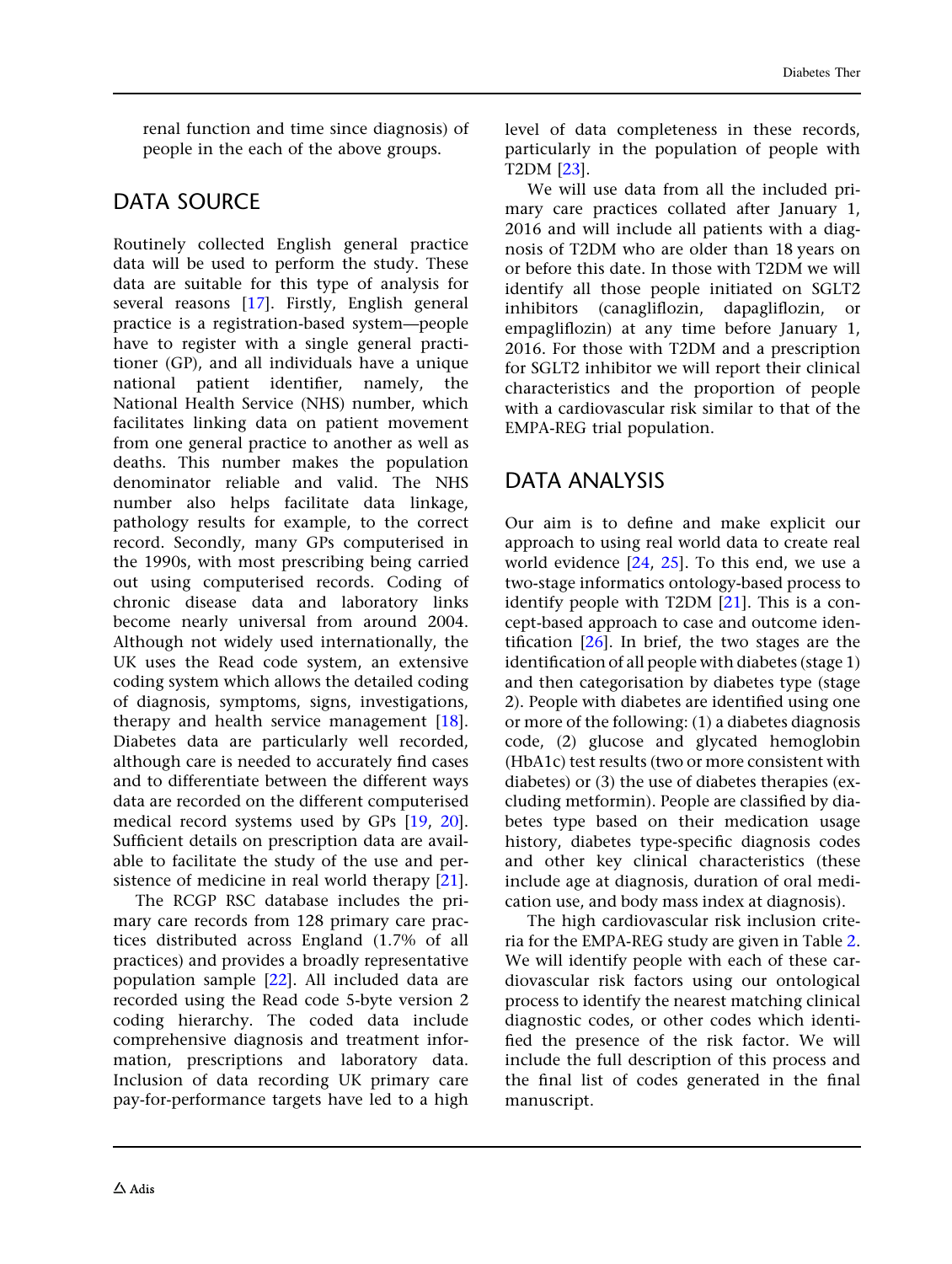| EMPA-REG OUTCOMES trial inclusion criteria                                                                                                                                                                                                 | Nearest match using routinely collected<br>primary care data                                                                                                                                                                                                                     |  |
|--------------------------------------------------------------------------------------------------------------------------------------------------------------------------------------------------------------------------------------------|----------------------------------------------------------------------------------------------------------------------------------------------------------------------------------------------------------------------------------------------------------------------------------|--|
| History of myocardial infarction                                                                                                                                                                                                           |                                                                                                                                                                                                                                                                                  |  |
| History of myocardial infarction >2 months prior to<br>informed consent                                                                                                                                                                    | Coding of a myocardial infarction or other definite indicator<br>of a myocardial infarction                                                                                                                                                                                      |  |
| Coronary artery disease                                                                                                                                                                                                                    |                                                                                                                                                                                                                                                                                  |  |
| Evidence of multi-vessel coronary artery disease, i.e. in $\geq$ 2<br>major coronary arteries or the left main coronary artery,<br>documented by any of the following:                                                                     | Evidence of coronary artery disease documented by any of<br>the following:<br>Coding of double coronary artery disease<br>Previous revascularisation (percutaneous transluminal<br>coronary angioplasty $\pm$ stent or coronary artery bypass<br>graft) of the coronary arteries |  |
| Presence of significant stenosis: ≥50% luminal narrowing<br>during angiography (coronary or multi-slice computed<br>tomography)                                                                                                            |                                                                                                                                                                                                                                                                                  |  |
| Previous revascularisation (percutaneous transluminal<br>coronary angioplasty $\pm$ stent or coronary artery bypass<br>$graff >2$ months prior to consent                                                                                  | NB. Coding of the precise percutaneous intervention<br>performed in primary care is limited. Usually only a high<br>level code is included to indicate the procedure has been                                                                                                    |  |
| The combination of revascularisation in one major<br>coronary artery and significant stenosis $(\geq 50\%$ luminal<br>narrowing) in another major coronary artery                                                                          | undertaken. This coronary artery disease code search is<br>therefore likely to slightly overestimate the number of<br>people who meet the trial criteria                                                                                                                         |  |
| Evidence of single-vessel coronary artery disease, $\geq$ 50%<br>luminal narrowing during angiography (coronary or<br>multi-slice computed tomography) not subsequently<br>successfully re-vascularised, with at least 1 of the following: |                                                                                                                                                                                                                                                                                  |  |
| A positive non-invasive stress test for ischaemia                                                                                                                                                                                          |                                                                                                                                                                                                                                                                                  |  |
| Hospital discharge for unstable angina $\leq$ 12 months prior<br>to consent                                                                                                                                                                |                                                                                                                                                                                                                                                                                  |  |
| Unstable angina                                                                                                                                                                                                                            |                                                                                                                                                                                                                                                                                  |  |
| Unstable angina >2 months prior to consent with evidence<br>of single- or multi-vessel coronary artery disease                                                                                                                             | Coding of unstable angina or code which indicates poor<br>angina control                                                                                                                                                                                                         |  |
| History of stroke                                                                                                                                                                                                                          |                                                                                                                                                                                                                                                                                  |  |
| History of stroke (ischaemic or haemorrhagic) >2 months<br>prior to consent                                                                                                                                                                | Coding of stroke (ischemic or haemorrhagic)                                                                                                                                                                                                                                      |  |

<span id="page-4-0"></span>Table 2 A comparison of the inclusion criteria of the EMPA-REG OUTCOMES trial with the nearest match available from routine UK primary care data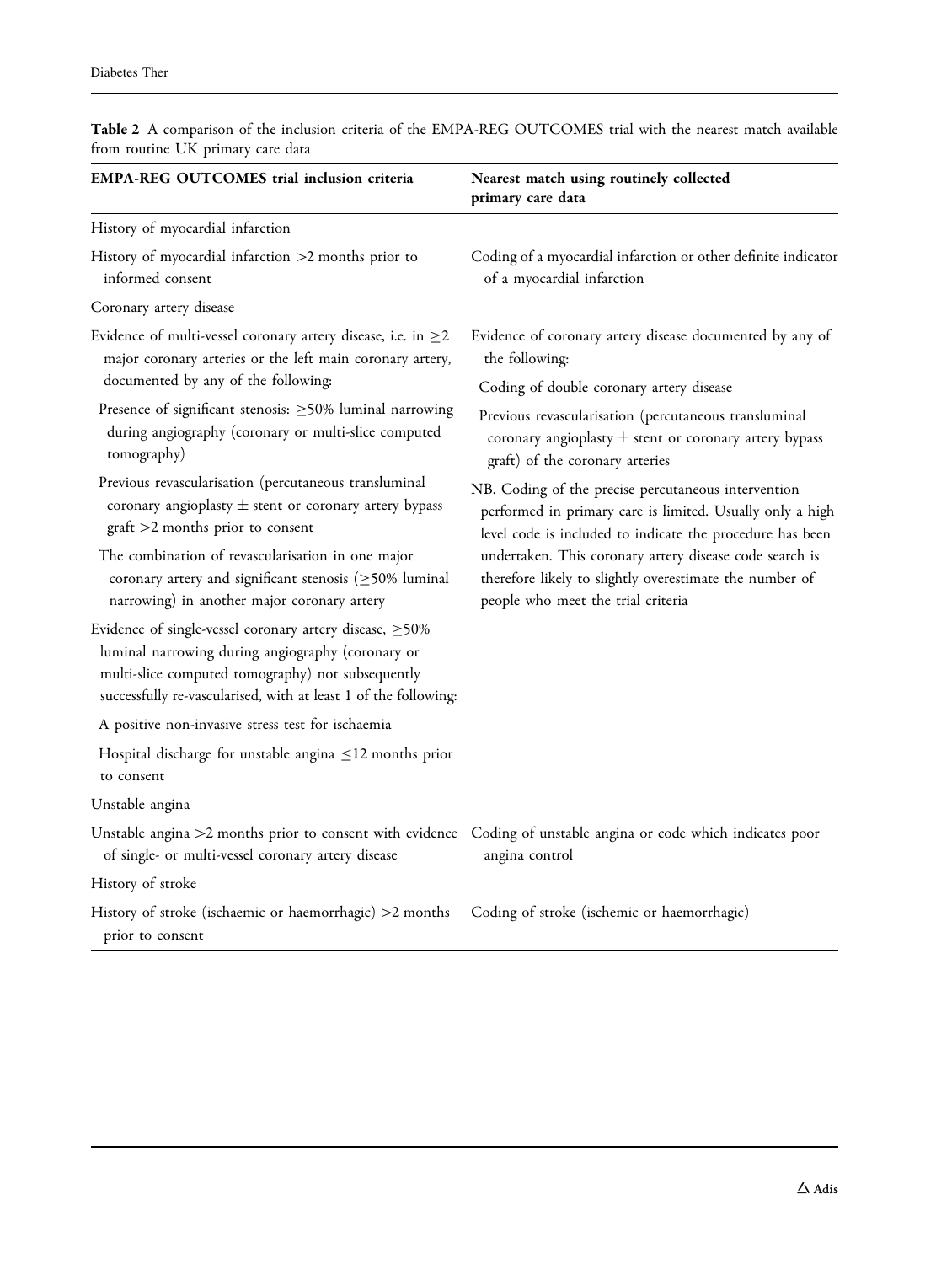| <b>EMPA-REG OUTCOMES trial inclusion criteria</b>                                                                                                             | Nearest match using routinely collected<br>primary care data                                                     |
|---------------------------------------------------------------------------------------------------------------------------------------------------------------|------------------------------------------------------------------------------------------------------------------|
| Peripheral artery disease                                                                                                                                     |                                                                                                                  |
| Occlusive peripheral artery disease documented by any of the<br>following:                                                                                    | Coding of peripheral artery disease documented by any<br>of the following:                                       |
| Limb angioplasty, stenting or bypass surgery                                                                                                                  | Limb angioplasty, stenting or bypass surgery                                                                     |
| Limb or foot amputation due to circulatory insufficiency                                                                                                      | Limb or foot amputation                                                                                          |
| Evidence of significant peripheral artery stenosis (>50% on<br>angiography, or $>50\%$ or haemodynamically significant<br>via non-invasive methods) in 1 limb | Coding of peripheral arterial disease of the lower<br>limb(s) including claudication, and peripheral<br>gangrene |
| Ankle brachial index <0.9 in $\geq$ 1 ankle                                                                                                                   | A recorded ankle brachial index $< 0.9$                                                                          |

EMPA-REG OUTCOMES BI 10773 (Empagliflozin) Cardiovascular Outcome Event Trial in Type 2 Diabetes Mellitus Patients

Where specific disease information is not available from routine data (either due to coding limitations or due to limitations in non-specific data entry) we have used broader criteria, for example, percentage luminal narrowing is rarely recorded in primary care; we therefore include all people with coded coronary artery stenosis

### STATISTICAL METHODS

Standard descriptive statistics (mean, standard deviations etc.) will be used to describe the characteristics of the various populations. This will include describing baseline HbA1c at initiation of therapy with SGLT2 inhibitor. We will report the crude rates of each outcome measure for each cohort, as well as the proportion of people with each outcome of interest together with 95% confidence intervals.

# STRENGTHS AND LIMITATIONS

The strengths of the dataset have been broadly eluded to in the ''[Data Source](#page-3-0)'' section. The large-scale  $(>1.2$  million records) of this very complete real world evidence dataset is a particular strength. Despite the large size of the dataset only a minor of people with T2DM have been initiated on SGLT2 inhibitors to date and therefore subgroup analyses may not have sufficient power to resolve differences between groups.

An additional limitation is the potential for missing data on EMPA-REG inclusion criteria in the primary care record. A number of patients may have the condition of interest without documentation of this in the primary care record. However, as all the EMPA-REG inclusion criteria are major cardiovascular risk factors and the monitoring and recording of these risk factors are part of current primary care pay for performance targets in the UK (Quality and Outcome Framework), this effect is likely to be small. Any additional limitations identified during the conduct of the study will be discussed in the final study manuscript.

### COMPLIANCE WITH ETHICS **GUIDELINES**

All data to be used have been anonymised at the point of data extraction. No clinically identifiable information will be made available to researchers or in any publications. The study has been tested against the Health Research Authority (HRA)/Medical Research Council (MRC) ''is this research'' tool [\(http://www.hra](http://www.hra-decisiontools.org.uk/research/)[decisiontools.org.uk/research/](http://www.hra-decisiontools.org.uk/research/)) and is considered to be an audit of current practice when compared to best available evidence. The study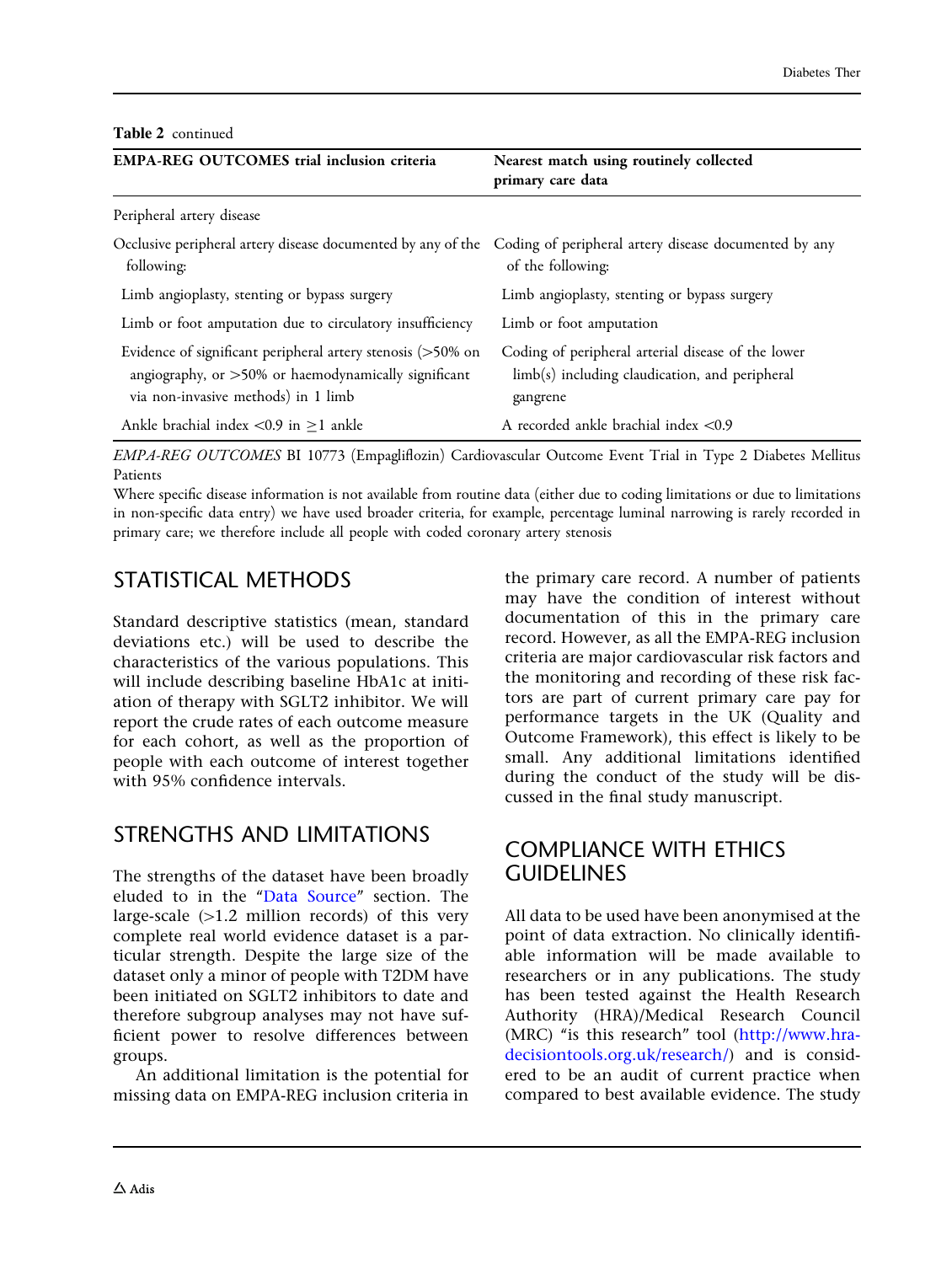<span id="page-6-0"></span>therefore does not require specific ethical approval. Approval for this work has been granted by the RCGP RSC study approval committee.

### **CONCLUSION**

This real world evidence cross-sectional analysis will demonstrate which proportion of people with T2DM, in an unselected population, are likely to benefit from the cardiovascular protection demonstrated in the EMPA-REG trial. These data will provide clinicians with valuable insights into the best applications for these important trial data.

### ACKNOWLEDGEMENTS

This publication was supported by a grant from AstraZeneca, including funding for publication charges. The authors would like to acknowledge project manager Filipa Ferreira and SQL programmer Rachel Byford for their respective contributions. This study is considered to be an audit of current practice when tested against the Health Research Authority (HRA)/Medical Research Council (MRC) "is this research" tool and therefore did not require specific ethical approval. Approval for use of the RCGP RSC data to undertake this work was granted by the RCGP RSC study approval committee. All authors had full access to all of the data in this study and take complete responsibility for the integrity of the data and accuracy of the data analysis. All named authors meet the International Committee of Medical Journal Editors (ICMJE) criteria for authorship for this manuscript, take responsibility for the integrity of the work as a whole and have given final approval for the version to be published.

Author contributions. Andrew McGovern conceived the idea. Andrew McGovern and Simon de Lusignan drafted the manuscript. Michael Feher and Neil Munro reviewed the manuscript and study design and contributed to the final manuscript draft.

Disclosures. Andrew McGovern receives research funding from Eli-Lilly and AstraZeneca. Simon de Lusignan receives research funding from Eli-Lilly, GlaxoSmithKline, Takeda and AstraZeneca. Neil Munro and Michael Feher receive financial support for research, speaker meetings and consultancy from MSD, Merck, BMS, AstraZeneca, Pfizer, Novo, Eli-Lilly and Sanofi-Aventis.

Open Access. This article is distributed under the terms of the Creative Commons Attribution-NonCommercial 4.0 International License ([http://creativecommons.org/licenses/](http://creativecommons.org/licenses/by-nc/4.0/) [by-nc/4.0/](http://creativecommons.org/licenses/by-nc/4.0/)), which permits any noncommercial use, distribution, and reproduction in any medium, provided you give appropriate credit to the original author(s) and the source, provide a link to the Creative Commons license, and indicate if changes were made.

# **REFERENCES**

- 1. Fujita Y, Inagaki N. Renal sodium glucose cotransporter 2 inhibitors as a novel therapeutic approach to treatment of type 2 diabetes: clinical data and mechanism of action. J Diabetes Investig. 2014;5(3):265–75 (Epub 2014/05/21).
- 2. Rahmoune H, Thompson PW, Ward JM, Smith CD, Hong G, Brown J. Glucose transporters in human renal proximal tubular cells isolated from the urine of patients with non-insulin-dependent diabetes. Diabetes. 2005;54(12):3427–34 (Epub 2005/11/25).
- 3. Bailey CJ, Gross JL, Hennicken D, Iqbal N, Mansfield TA, List JF. Dapagliflozin add-on to metformin in type 2 diabetes inadequately controlled with<br>metformin: a randomized, double-blind, metformin: a randomized, double-blind, placebo-controlled 102-week trial. BMC Med. 2013;11:43 (Epub 2013/02/22).
- 4. Strojek K, Yoon KH, Hruba V, Sugg J, Langkilde AM, Parikh S. Dapagliflozin added to glimepiride in patients with type 2 diabetes mellitus sustains glycemic control and weight loss over 48 weeks: a<br>randomized, double-blind, parallel-group, parallel-group, placebo-controlled trial. Diabetes Ther. 2014;5(1):267–83 (Epub 2014/06/13).
- 5. Komoroski B, Vachharajani N, Feng Y, Li L, Kornhauser D, Pfister M. Dapagliflozin, a novel, selective SGLT2 inhibitor, improved glycemic control over 2 weeks in patients with type 2 diabetes mellitus.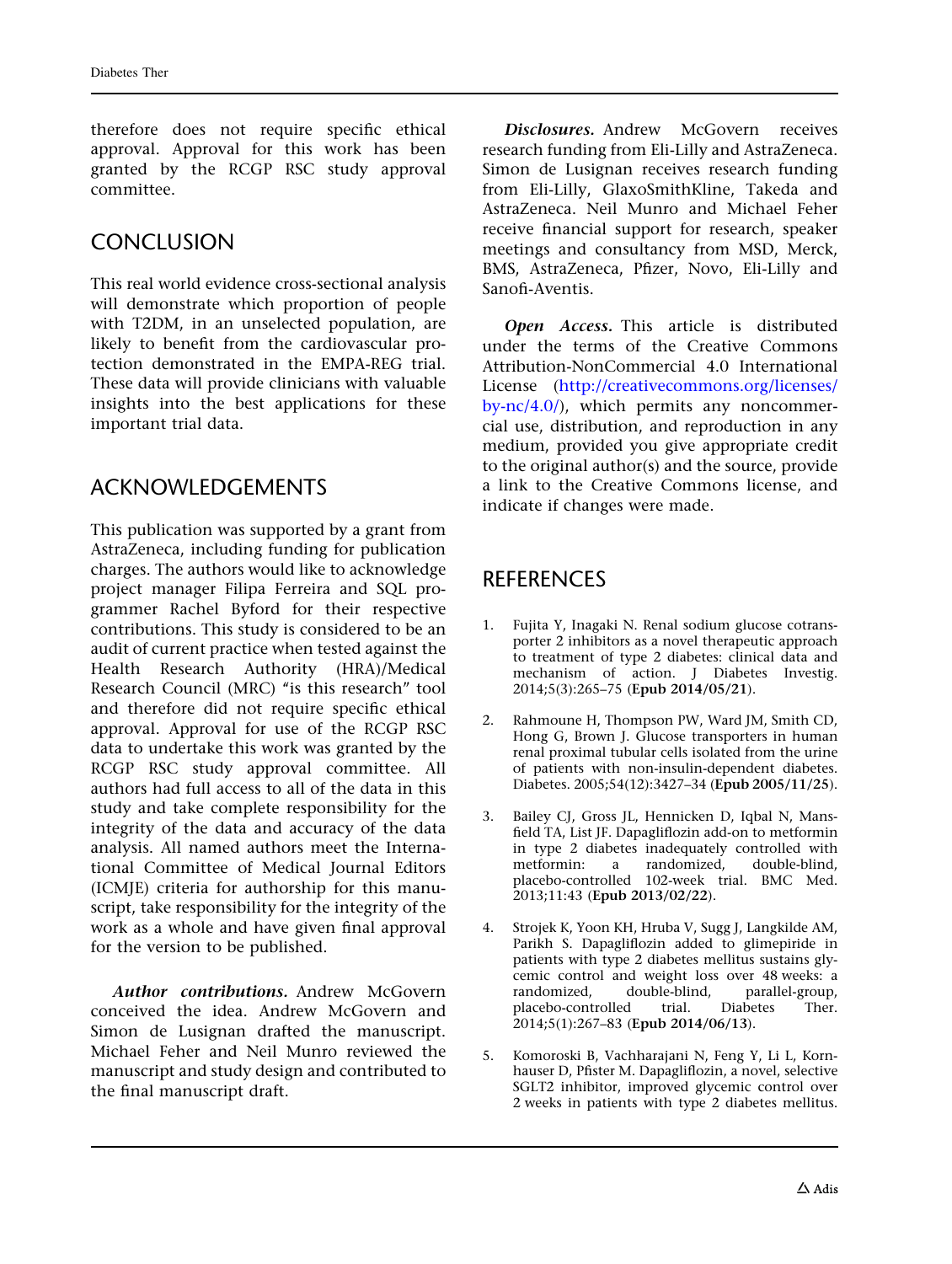<span id="page-7-0"></span>Clin Pharmacol Ther. 2009;85(5):513–9 (Epub 2009/01/09).

- 6. Tahrani AA, Barnett AH. Dapagliflozin: a sodium glucose cotransporter 2 inhibitor in development for type 2 diabetes. Diabetes Therapy.  $2010;1(2):45-56.$
- 7. Ptaszynska A, Hardy E, Johnsson E, Parikh S, List J. Effects of dapagliflozin on cardiovascular risk factors. Postgrad Med. 2013;125(3):181–9 (Epub  $2013/06/12$ ).
- 8. Ferrannini E, Ramos SJ, Salsali A, Tang W, List JF. Dapagliflozin monotherapy in type 2 diabetic patients with inadequate glycemic control by diet and exercise: a randomized, double-blind, placebo-controlled, phase 3 trial. Diabetes Care. 2010;33(10):2217–24 (Epub 2010/06/23).
- 9. Bailey CJ, Gross JL, Pieters A, Bastien A, List JF. Effect of dapagliflozin in patients with type 2 diabetes who have inadequate glycaemic control with<br>metformin: a randomised. double-blind. metformin: a randomised, placebo-controlled trial. Lancet. 2010;375(9733):2223–33 (Epub 2010/07/09).
- 10. Nauck MA, Del Prato S, Meier JJ, Duran-Garcia S, Rohwedder K, Elze M, et al. Dapagliflozin versus glipizide as add-on therapy in patients with type 2 diabetes who have inadequate glycemic control with metformin: a randomized, 52-week, double-blind, active-controlled noninferiority trial. Diabetes Care. 2011;34(9):2015–22 (Epub 2011/08/ 06).
- 11. Strojek K, Yoon KH, Hruba V, Elze M, Langkilde AM, Parikh S. Effect of dapagliflozin in patients with type 2 diabetes who have inadequate glycaemic control with glimepiride: a randomized, 24-week, double-blind, placebo-controlled trial. Diabetes Obes Metab. 2011;13(10):928–38 (Epub 2011/06/16).
- 12. Wilding JP, Norwood P, T'Joen C, Bastien A, List JF, Fiedorek FT. A study of dapagliflozin in patients with type 2 diabetes receiving high doses of insulin plus insulin sensitizers: applicability of a novel insulin-independent treatment. Diabetes Care. 2009;32(9):1656–62 (Epub 2009/06/17).
- 13. Wilding JP, Woo V, Soler NG, Pahor A, Sugg J, Rohwedder K, et al. Long-term efficacy of dapagliflozin in patients with type 2 diabetes mellitus receiving high doses of insulin: a randomized trial. Ann Intern Med. 2012;156(6):405–15 (Epub 2012/03/21).
- 14. Thong KY, Jose B, Sukumar N, Cull ML, Mills AP, Sathyapalan T, et al. Safety, efficacy and tolerability of exenatide in combination with insulin in the Association of British Clinical Diabetologists

nationwide exenatide audit. Diabetes Obes Metab. 2011;13(8):703–10 (Epub 2011/03/18).

- 15. McGovern AP, Dutta N, Munro N, Watters K, Feher M. Dapagliflozin: clinical practice compared with pre-registration trial data. Br J Diabetes Vasc Dis.  $2014;14(4):138-43.$
- 16. Zinman B, Wanner C, Lachin JM, Fitchett D, Bluhmki E, Hantel S, et al. Empagliflozin, cardiovascular outcomes, and mortality in type 2 diabetes. N Engl J Med. 2015;373(22):2117–28.
- 17. de Lusignan S, van Weel C. The use of routinely collected computer data for research in primary care: opportunities and challenges. Fam Pract.  $2006;23(2):253-63$  (Epub  $2005/12/22$ ).
- 18. de Lusignan S. Codes, classifications, terminologies and nomenclatures: definition, development and application in practice. Inform Prim Care.  $2005;13(1):65-70$  (Epub  $2005/06/14$ ).
- 19. de Lusignan S, Sadek N, Mulnier H, Tahir A, Russell-Jones D, Khunti K. Miscoding, misclassification and misdiagnosis of diabetes in primary care. Diabet Med: J Br Diabet Assoc. 2012;29(2):181–9 (Epub 2011/09/03).
- 20. de Lusignan S, Liaw ST, Dedman D, Khunti K, Sadek K, Jones S. An algorithm to improve diagnostic accuracy in diabetes in computerised problem orientated medical records (POMR) compared with an established algorithm developed in episode orientated records (EOMR). J Innov Health Inform. 2015;22(2):255–64 (Epub 2015/08/08).
- 21. McGovern A, Hinton W, Correa A, Munro N, Whyte M, de Lusignan S. Real-world evidence studies into treatment adherence, thresholds for intervention and disparities in treatment in people with type 2 diabetes in the UK. BMJ Open. 2016;6(11):e012801 (Epub 2016/11/26).
- 22. Fleming DM, Miles J. The representativeness of sentinel practice networks. J Public Health (Oxf, Engl). 2010;32(1):90–6 (Epub 2009/09/18).
- 23. Correa A, Hinton W, McGovern A, van Vlymen J, Yonova I, Jones S, et al. Royal College of General Practitioners Research and Surveillance Centre (RCGP RSC) sentinel network: a cohort profile. BMJ Open. 2016;6(4):e011092 (Epub 2016/04/22).
- 24. de Lusignan S, Crawford L, Munro N. Creating and using real-world evidence to answer questions about clinical effectiveness. J Innov Health Inform. 2015;22(3):368–73 (Epub 2015/11/19).
- 25. McGovern A, Hinchliffe R, Munro N, de Lusignan S. Basing approvals of drugs for type 2 diabetes on real world outcomes. BMJ. 2015;351:h5829.